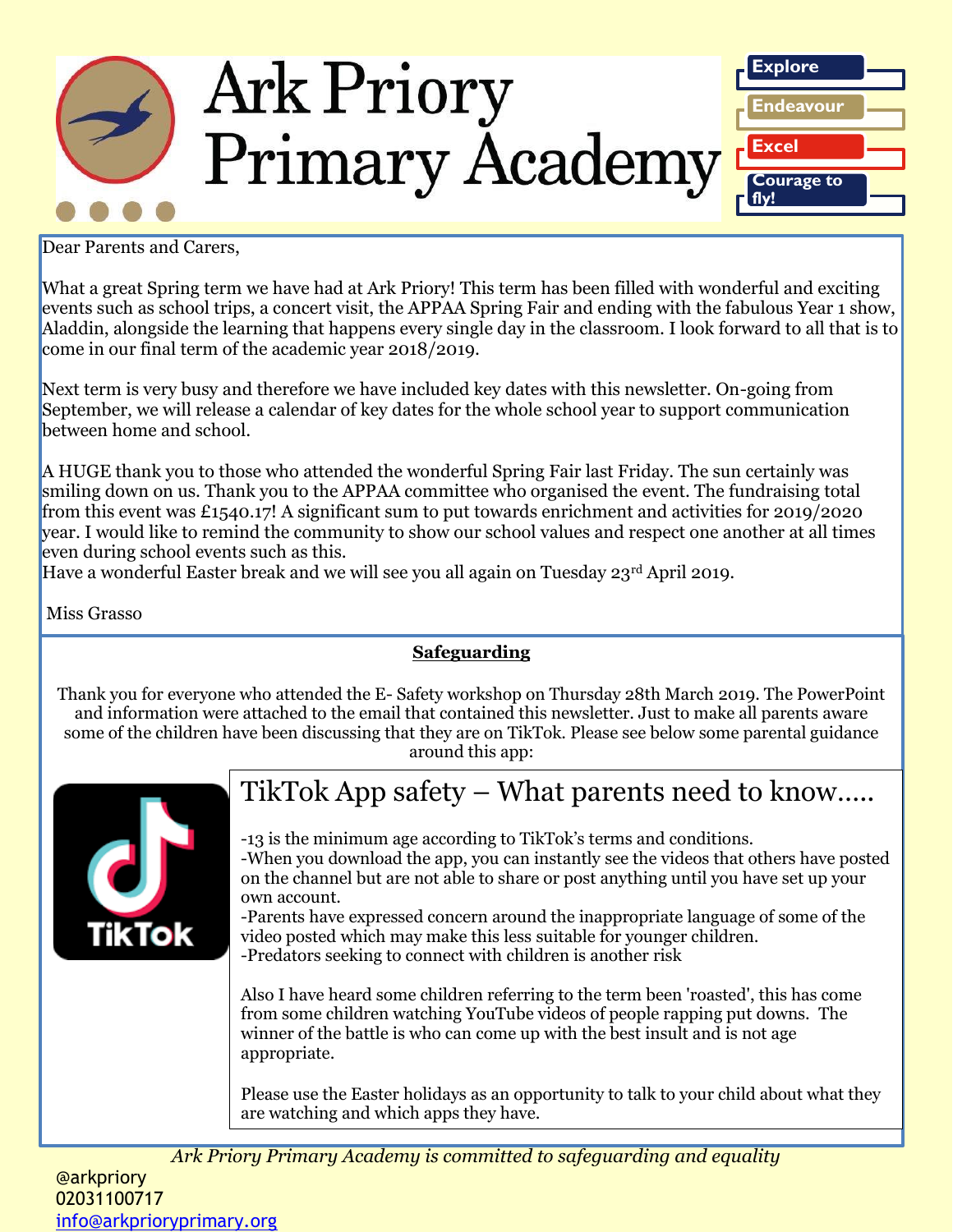#### **Easter Egg Hunt- What fun!**

Thank you to APPAA and the parent volunteers for kindly organising the Easter Egg hunt for each year group this week. The pupils were very excited to participate! We would like to extend the thank you to KFH who kindly donated the sweets and chocolate that the children have taken home today. THANK YOU!



## **The Big Pedal- A message from Miss Martin**

First of all, we would like first thank all of our amazing parents and guardians for their support during this project. We can now officially share some of our great achievements with you from these last two weeks.

We have been consistently within the TOP 20 schools **nationally** with the highest active travel! Also coming within the top 5 schools for the highest levels of active travel in Ealing!

Large Primary Schools, 5-day challenge

8 Tudor Primary School [ Score: 88.26%, Supporter: 3.26% ] Home 12 Mayfield Primary School [ Score: 86.22%, Supporter: 69.08% ] Hom 18 Ark Priory Primary Academy [ Score: 85.65%, Supporter: 54.91% ] Home 20 Oaklands Primary School [ Score: 85.47%, Supporter: 1.36% ] Home 46 Blair Peach Primary School [ Score: 79.33%, Supporter: 74.80% ] Home 78 Southfield Primary School [ Score: 75.11%. Supporter: 31.11% ] Home

The average amount of children coming to school actively has increased from below 60% in 2018 to 84% in 2019.

This shows that as a school community, we are becoming proactive and positive towards our approach to getting to and from school.

We also ran some amazing competitions throughout the last two weeks and had over 20 winners!



# **STOP**

Ī However, after all of this hard work, we must not now forget our amazing progress and keep pushing for 100% active travel. We have lots of exciting events coming up and are very excited to keep working with you! There will be another whole school survey running during May and we are all going to endeavour to sustain our fantastic progress! Thank you all.

*Ark Priory Primary Academy is committed to safeguarding and equality*  @arkpriory 02031100717 [info@arkprioryprimary.org](mailto:info@arkprioryprimary.org)